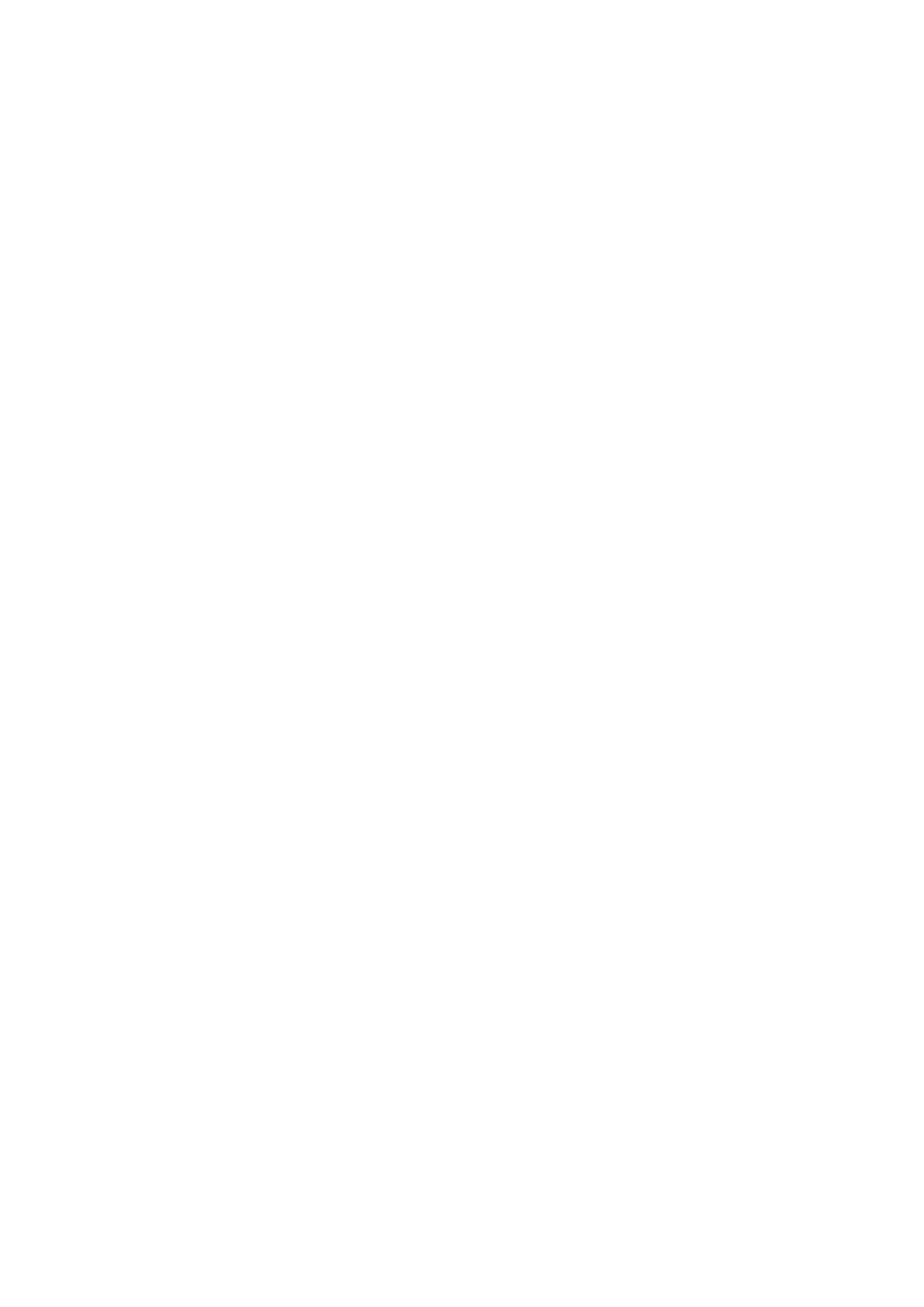## $9J9F: = B9$ ;  $CB = CD < CHCAGH9FG$  GMGH9A H9GH F9DC

 $= G C @ I L' 8 = 5 ; F 5 A$ 

| HYgh. I. & ("SSJ = . S" %& + - 5 \cdot D. ' "S + SK \cdot D: . %" SSS \cdot @Uad \cdot \cdot i \cdot i \cdot & l % \cdot a |                                                           |                 |  |  |  |  |  |  |
|----------------------------------------------------------------------------------------------------------------------------|-----------------------------------------------------------|-----------------|--|--|--|--|--|--|
| $B5A9.$ $FA)$ ) ! $F: 6 &$ (*)?                                                                                            | TYPE:LED Strip                                            | $K9 = : < H.$   |  |  |  |  |  |  |
| $G$ D 9 7 " $\cdot$ %, K                                                                                                   | DIM.: 1000*10*2(MM)                                       | SERIAL No.: 001 |  |  |  |  |  |  |
| MFR.: Évoralight, Inc.                                                                                                     | $G I F''$ . $S'' S S & 1 \% S'' S \%$ Shielding Angle:120 |                 |  |  |  |  |  |  |



 $\pmb{\gamma}$  $\rho$  $\rho$  $\rho$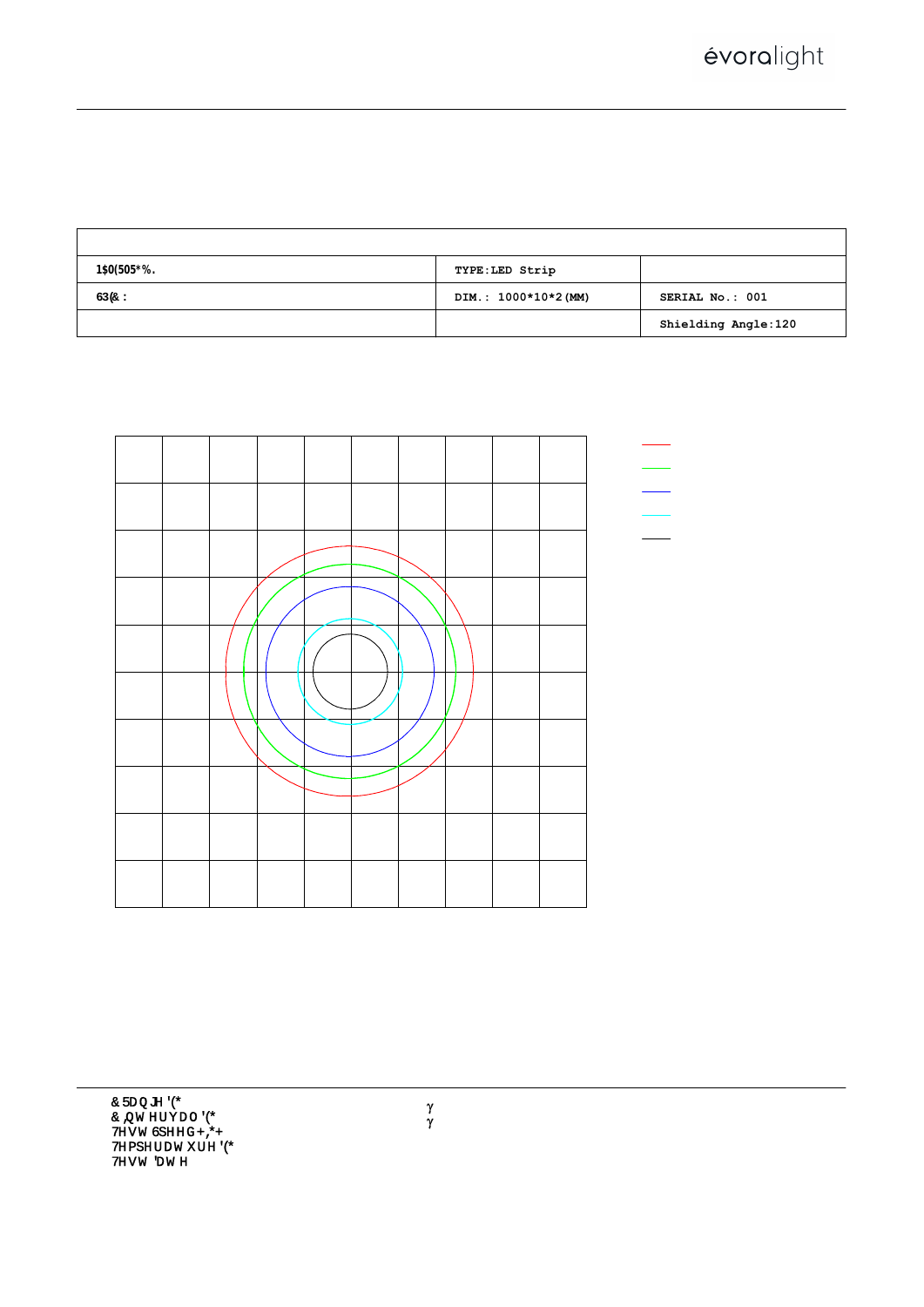## évoralight

## EVERFINE GONIOPHOTOMETERS SYSTEM TEST REPORT Page 11 Of 13

|  |  |  |  | LED Avg.L Report |
|--|--|--|--|------------------|
|--|--|--|--|------------------|

| Test: U:24.00V I:0.1279A P:3.070W PF:1.000 Lamp Flux: 234.2x1 lm |                      |                     |  |  |  |  |  |  |  |
|------------------------------------------------------------------|----------------------|---------------------|--|--|--|--|--|--|--|
| NAME: RM55-RGB2465K                                              | TYPE:LED Strip       | <b>WEIGHT:</b>      |  |  |  |  |  |  |  |
| SPEC.:18W                                                        | DIM.: 1000*10*2 (MM) | SERIAL No.: 001     |  |  |  |  |  |  |  |
| MFR.: Évoralight, Inc.                                           | $SUR.:0.002*1*0.01$  | Shielding Angle:120 |  |  |  |  |  |  |  |

| AvqL                  | cd/m2   |
|-----------------------|---------|
| L $0 \sim 180(65)$ av | 3473979 |
| L $0 \sim 180(75)$ av | 3149600 |
| L $0 \sim 180(85)$ av | 2779127 |
| L $90~270(65)$ av     | 3570146 |
| L $90~270(75)$ av     | 3262606 |
| L $90~270(85)$ av     | 2879317 |
| L $45(65)$ av         | 3557319 |
| L $45(75)$ av         | 3306737 |
| $L$ 45 (85) av        | 3079349 |

Standard: GB/T 29293-2012

C Range: 0 - 360DEG C Interval: 22.5DEG Test Speed: HIGH Temperature:25.3DEG Test Date:2021-02-03

 $\mathbf{v}$ γ<br>ν Ÿ Range: 0 - 90DEG Interval: 1.0DEG Test System:EVERFINE GO-2000A\_V1 SYSTEM V2.0.351= Humidity:65.0% Test Distance:9.660m [K=1.0000]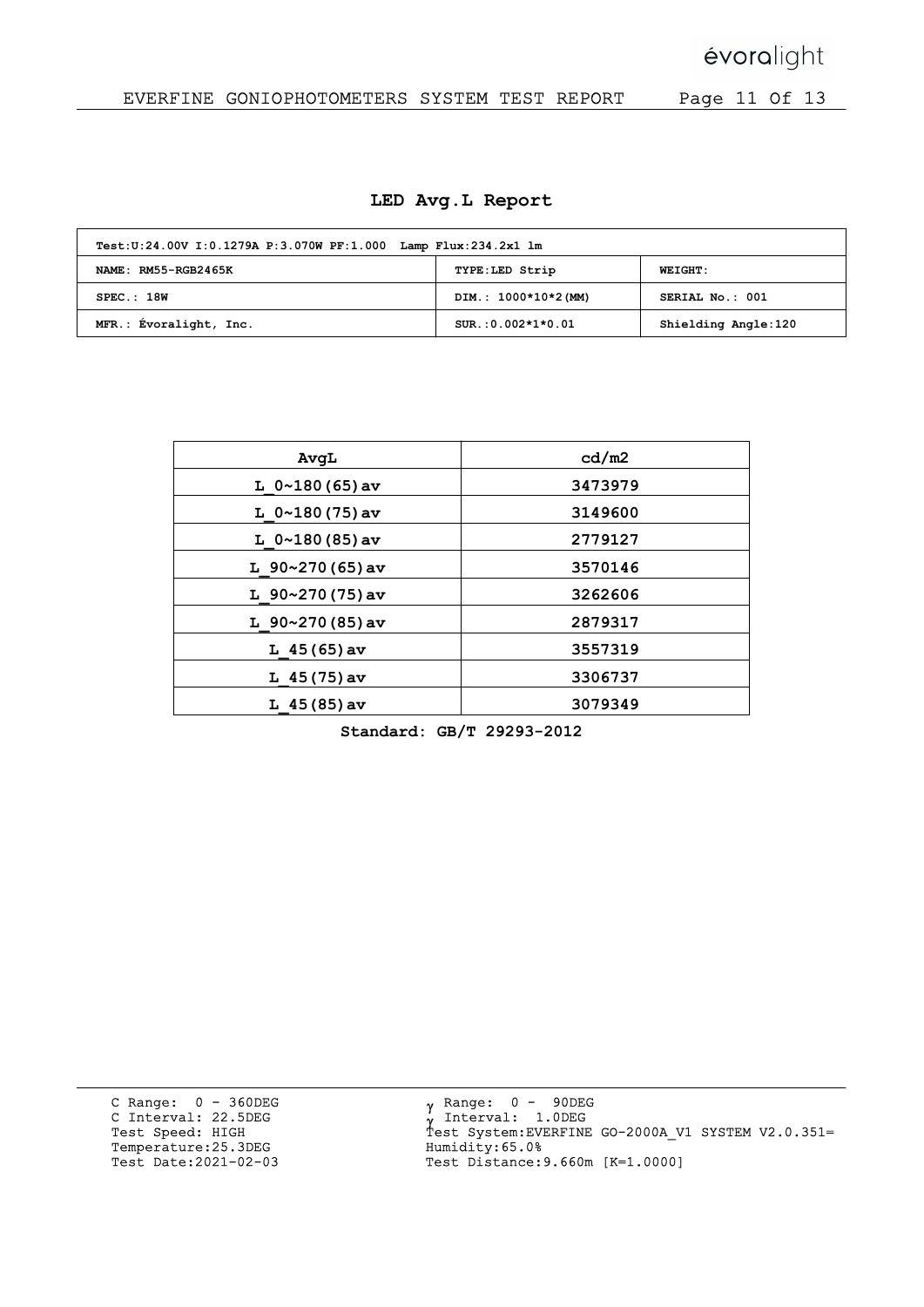Planar Illuminance Curve



C Range: 0 - 360DEG C Interval: 22.5DEG Test Speed: HIGH Temperature:25.3DEG Test Date:2021-02-03

 $\mathbf{v}$ γ<br>ν Ÿ Range: 0 - 90DEG Interval: 1.0DEG Test System:EVERFINE GO-2000A\_V1 SYSTEM V2.0.351= Humidity:65.0% Test Distance:9.660m [K=1.0000]